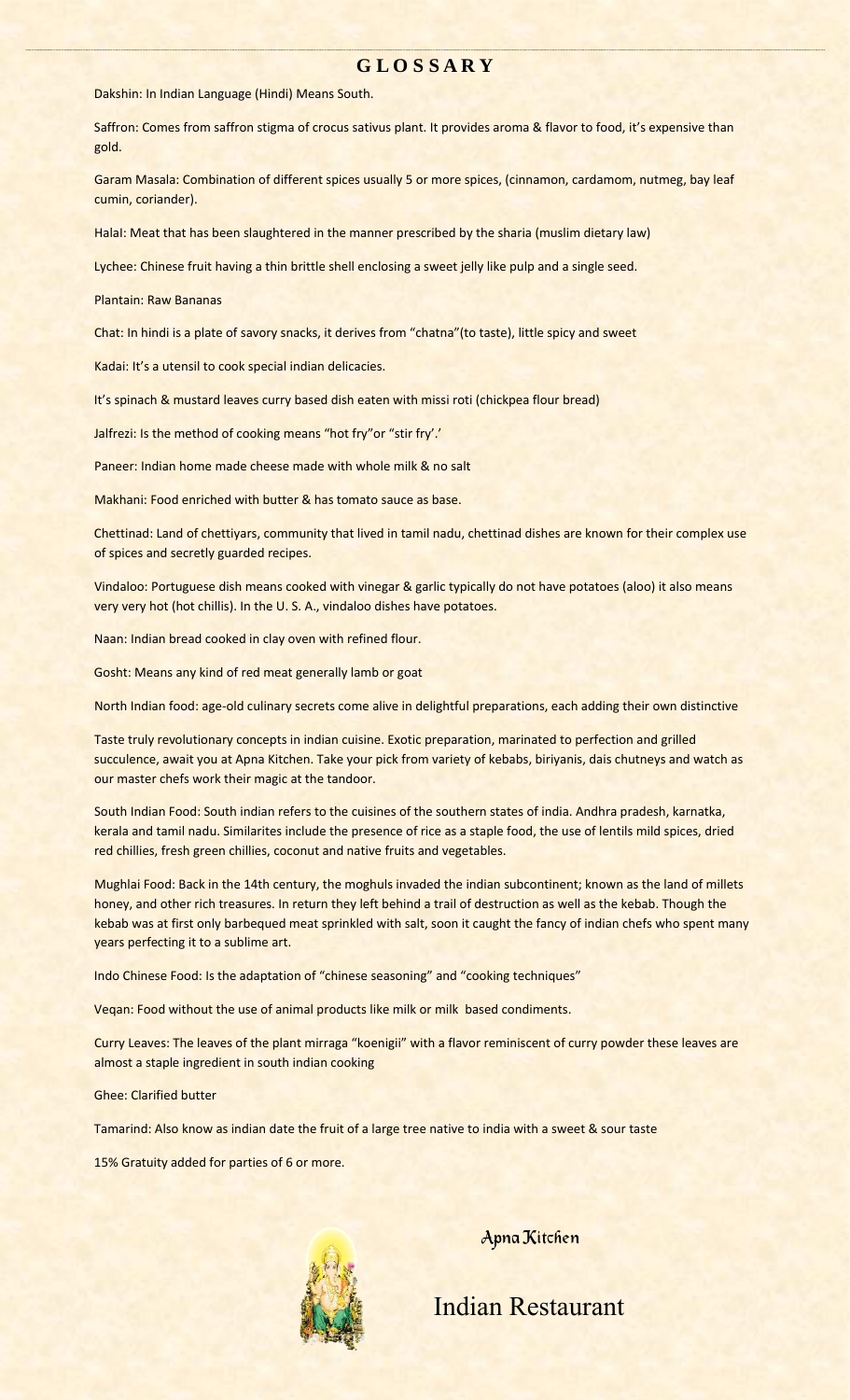



## 812-376-7000



Lunch Buffet: 11:30- 2:30 Mon-Fri 12:00- 3:00 Sat-Sun

Northern Indian, Southern Indian, Indo Chinese, and Chat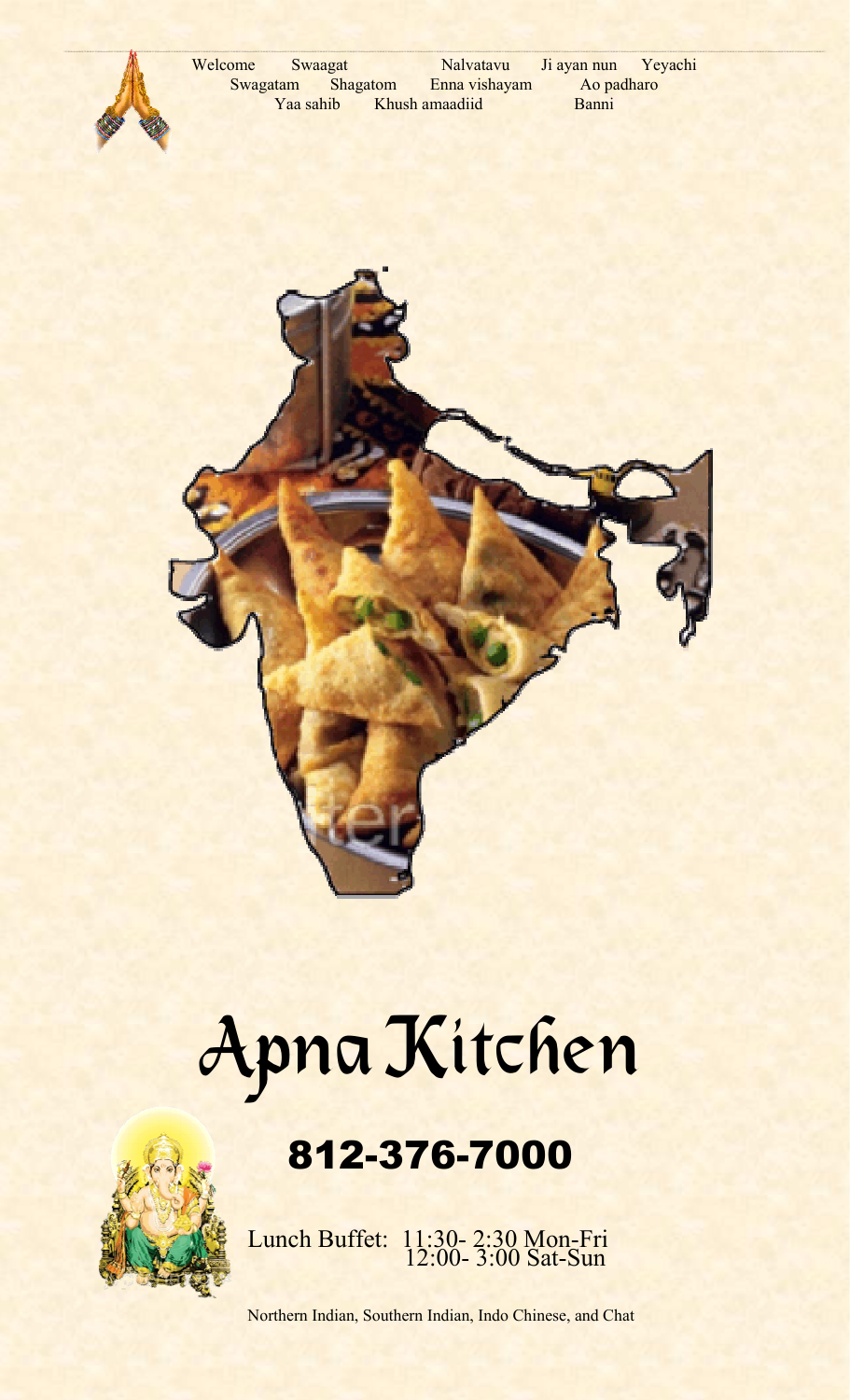### **Soups**

| Traditional spicy south Indian soup flavored with black peppers and spices |  |
|----------------------------------------------------------------------------|--|
|                                                                            |  |
| National soup of India with lentils and spices                             |  |
| Healthy soup prepared with goat leg and spices                             |  |
| Lentil cooked on slow flame and flavored with fresh herbs                  |  |
|                                                                            |  |
|                                                                            |  |

### **Appetizers Northern**

| Potatoes and fine herbs in stuffed pastry                                                                |       |
|----------------------------------------------------------------------------------------------------------|-------|
| Deep fried chickpeas, flour-coated potatoes, onions, and cauliflower                                     |       |
| Spinach and onion deep fried crispies                                                                    |       |
| Spiced turnover stuffed with minced lamb and spices                                                      |       |
| Tender pieces of chicken deep fried with chickpea batter and spices                                      |       |
| Fresh homemade cheese dipped in chickpea flour and lightly spiced                                        |       |
| Pakoras, samosas, Aloo Tikki and Paneer Pakora                                                           |       |
| Malai, Achari, Haryali Kababs, Chicken Tikki, and Tandori Chicken                                        |       |
| Succulent cubes of boneless white chicken marinated in yogurt and mild spices,<br>roasted in a clay oven | \$795 |
| Chicken wings marinated in yogurt and mild spices, cooked in a clay oven                                 |       |

### **Combo Specials** Apna Kitchen Special....................................................\$14.95

| Rasam, medhu vada, sambhar, Avial, poriyal, kozhambu, yogurt, papad, pickle, rice,<br>dessert |  |
|-----------------------------------------------------------------------------------------------|--|
| 1 chicken, 1 lamb curry, dal, spinach, mixed vegetables, yogurt, tandori papad, dessert       |  |
| Masala dosa, idlly, medhuvada, sambhar, dal vada, chutney                                     |  |

### **Indo Chinese Soups**



### **Appetizers Southern**

| Vaz Hakkai Bhajji<br>.<br>Fresh sliced plantain dipped in batter and spice, deep fried | \$4.95 |
|----------------------------------------------------------------------------------------|--------|
| Fresh banana peppers stuffed with spices and deep fried (Hot)                          | \$4.95 |
| Potatoes and spices rolled in rounds shape and deep fried                              |        |
| Lentil Doughnuts in yogurt                                                             |        |
| Spiced lentil doughnuts served with sambhar and chutneys                               |        |
|                                                                                        |        |
| Lentil doughnuts dipped in sambhar and flavored with ghee                              | \$4.95 |
| Catfish cubes marinated with spices and fried                                          |        |
| Chicken cubes marinated with spices and deep fried                                     |        |
|                                                                                        |        |
| Steamed rice and lentil cakes served with sambhar and chutneys                         |        |
| Mashed vegetables and potatoes, breaded and deep fried                                 |        |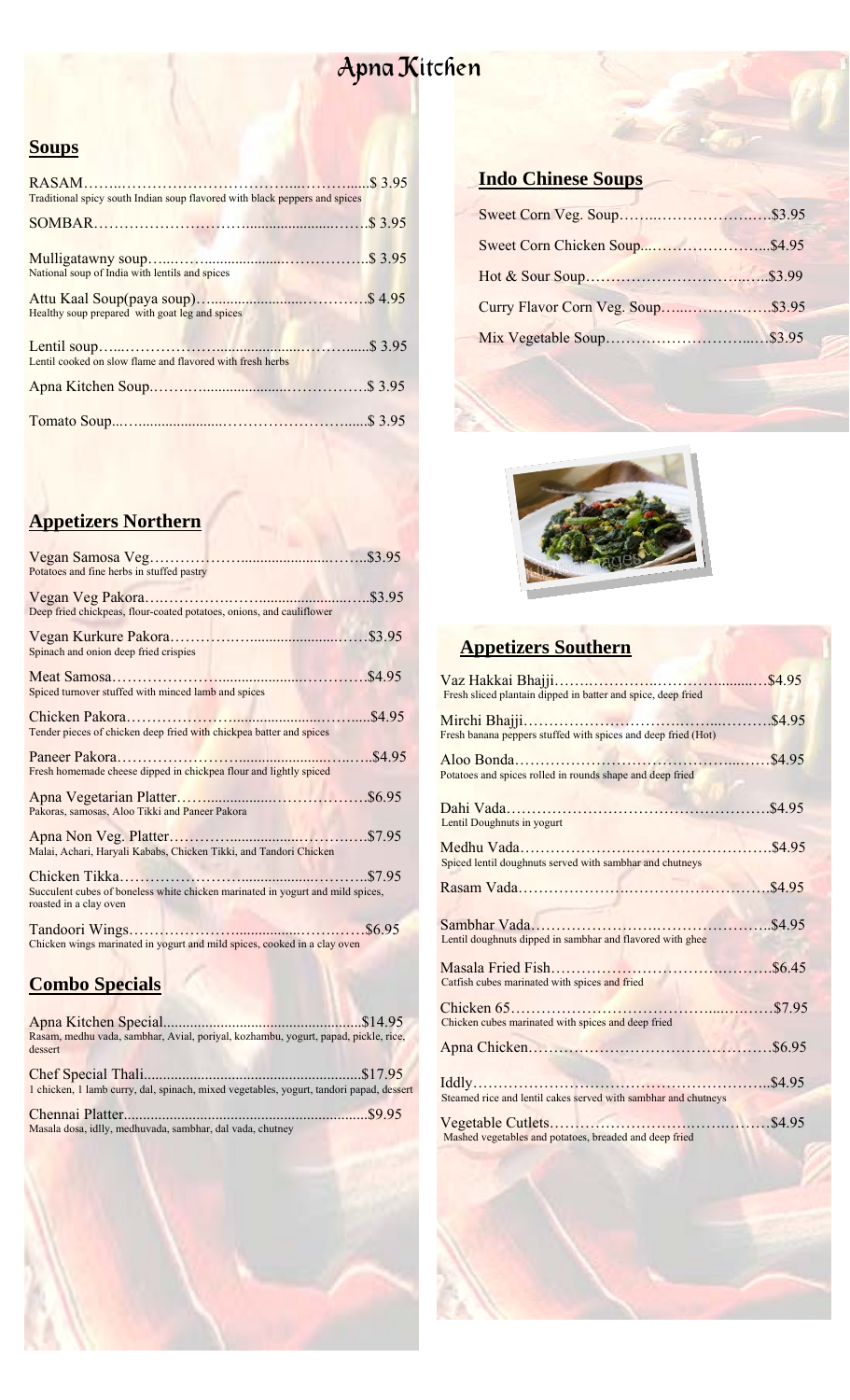### **Apna Kitchen Specials Briyani**

| (All entrees served with rice) |  |  |  |
|--------------------------------|--|--|--|
|--------------------------------|--|--|--|

| Chicken pieces in creamy, spicy blend of ginger garlic, onions, and fresh herbs com-<br>bined with saffron flavored basmati rice |  |
|----------------------------------------------------------------------------------------------------------------------------------|--|
| Seasoned vegetables blend with basmati rice and spices                                                                           |  |
| Lamb meat cooked with onion, ginger, garlic and Indian finest fresh herbs combined<br>with basmati rice                          |  |
| Simmer tender morsels of goat meat cooked in spicy tomato, onion gravy and com-<br>bined with saffron<br>basmati rice            |  |
| Boiled eggs combined with basmati rice, onion, tomato, ginger, and garlic sauce                                                  |  |
| Shrimps cooked in flavored sauce combined with basmati rice                                                                      |  |
| Basamati Rice with fruits and nuts flavored with saffron                                                                         |  |
| <b>Noodles</b>                                                                                                                   |  |

**(All entrees served with rice)**

| Veg noodles sautéed with vegetables                               |         |
|-------------------------------------------------------------------|---------|
|                                                                   |         |
|                                                                   |         |
| Chicken noodles sautéed with vegetables, eggs, and chicken pieces |         |
|                                                                   |         |
|                                                                   |         |
| Noodles sautéed with veg and house special spices                 |         |
|                                                                   | .\$6.95 |
| Veg noodles sautéed with vegetables and spices in chili sauce     |         |
|                                                                   |         |
|                                                                   |         |
| Chicken noodles sautéed with vegetables and spices in chili sauce |         |
|                                                                   |         |
|                                                                   |         |
| Soft veg noodles tossed with sweet and spicy sauce                |         |
|                                                                   |         |
|                                                                   |         |
| Soft chicken noodles tossed with sweet and spicy sauce            |         |



### **Salads**

| Plain fresh cut beet root on bed of cabbage                 |  |
|-------------------------------------------------------------|--|
| Assorted cut veggies on bed of cabbage                      |  |
| Onions, tomatoes, cucumber, lemon and green chillies        |  |
| Fresh marinated chicken on bed of cabbage with mint chutney |  |



"If you don't see your **favorite ask your server & our Chef's will take pride to create a Masterpiece for you!"**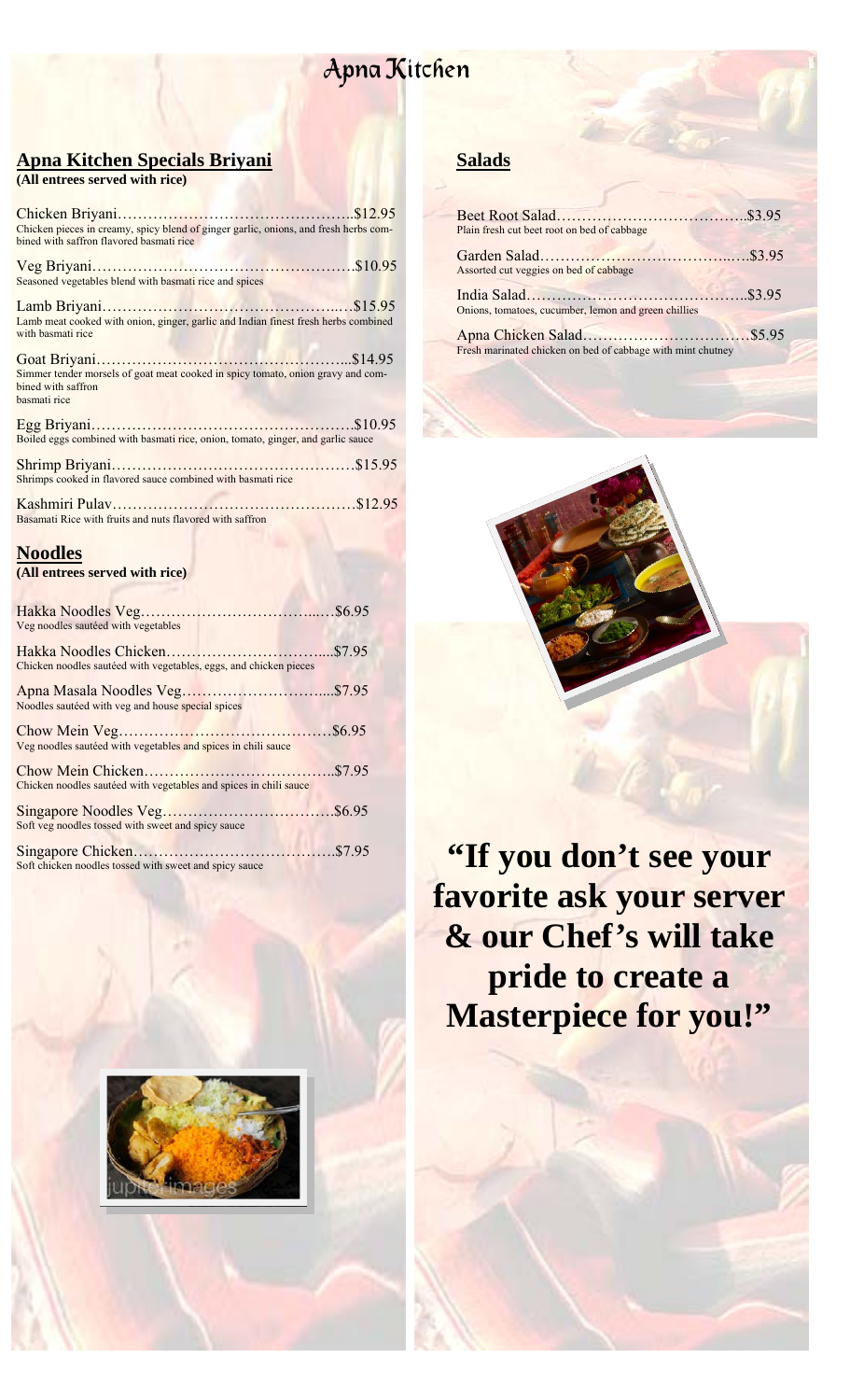### **Lamb/Goat**

| (All entrees served with rice)                                                                                                |
|-------------------------------------------------------------------------------------------------------------------------------|
| Fresh cubes of lamb in a thick sauce of onion, tomato, garlic, ginger, herbs and spices                                       |
| Lamb cooked with onion, ginger, garlic, and kadai masala                                                                      |
| Fresh cubes of lamb in a thick sauce of onion, tomato, garlic, ginger, herbs and spices                                       |
| Fresh cubes of goat in a thick sauce of onion, tomato, garlic, ginger, herbs and spices                                       |
| Tender lamb cooked in clarified butter, browned onions, fresh ginger, a touch of<br>garlic, and simmered in spices and yogurt |
| Lamb marinated in vinegar and spices, cooked with potatoes in a hot tangy sauce                                               |
| Lamb cooked with select spices, herbs and nuts in a mild cream sauce                                                          |
| Lamb cooked in slow flame with all ingredients cooked one at a time                                                           |
| Lamb cooked with spinach and fresh ginger                                                                                     |
| Goat/Lamb cooked in a spicy onion and yogurt sauce                                                                            |
| Goat/lamb cooked with chettinad masala and tempered with curry leaves                                                         |
| Goat/Lamb cooked with crushed black pepper curry sauce                                                                        |

#### **Chicken**

#### **(All entrees served with rice)**

| Boneless chicken cooked with onions, garlic, ginger and spices                                                |  |
|---------------------------------------------------------------------------------------------------------------|--|
| White meat tandoori chicken cooked in a delightful bright, tangy cream sauce                                  |  |
| Boneless chicken cooked with fresh tomatoes, onions, garlic and spices garnished<br>with coriander and ginger |  |
| Boneless chicken with potatoes in a hot tangy sauce                                                           |  |
| Chicken tandoori cooked in a creamy tomato sauce                                                              |  |
| Cooked with delicate spices, herbs, nuts, and raisins in a mild cream sauce                                   |  |
| Chicken cooked with spinach and sautéed in butter with fresh spices                                           |  |
|                                                                                                               |  |
| Deviled chicken cooked with black pepper flavored with chettinad spices                                       |  |
| Chicken cooked with south Indian spices and coconut milk                                                      |  |
| Chicken cooked in a black pepper flavored gravy                                                               |  |
| Andhra style chicken cooked in a spicy curry sauce                                                            |  |
| Dry chicken cooked with spices, onions, and tomatoes                                                          |  |
|                                                                                                               |  |

### **Desserts**

| Bananas marinated in honey and cinnamon deep fried and garnished with sesame<br>seeds |  |
|---------------------------------------------------------------------------------------|--|
| Very thin strands of pasta cooked in milk and nuts                                    |  |
|                                                                                       |  |
|                                                                                       |  |



#### **Seafood**

#### **(All entrees served with rice)**

| Catfish cooked with coconut flavored curry sauce                                  |  |
|-----------------------------------------------------------------------------------|--|
| Catfish cubes cooked with potatoes in a hot tangy sauce                           |  |
|                                                                                   |  |
| King fish steak marinated with spice and shallow fried and served with fish gravy |  |
| Catfish cubes cooked in a tamarind based coconut gravy                            |  |
| Andhra style catfish cubes cooked in a tamarind based spicy curry sauce           |  |
| Tiger shrimps cooked in a tangy curry sauce                                       |  |

#### **Desserts**

| Rice cooked in slow sweetened milk with pistachios and raisins                                      |  |
|-----------------------------------------------------------------------------------------------------|--|
| Cottage cheese dumplings poached in saffron flavored reduced milk, and<br>garnished with pistachios |  |
| Deep fried cheese and milk balls soaked in syrup sugar, flavored with carda<br>mon                  |  |
| Thin rasmalai, rose syrup, and very thin vermicelli served with India ice<br>cream                  |  |
| Fresh fruit, served with Indian style custard                                                       |  |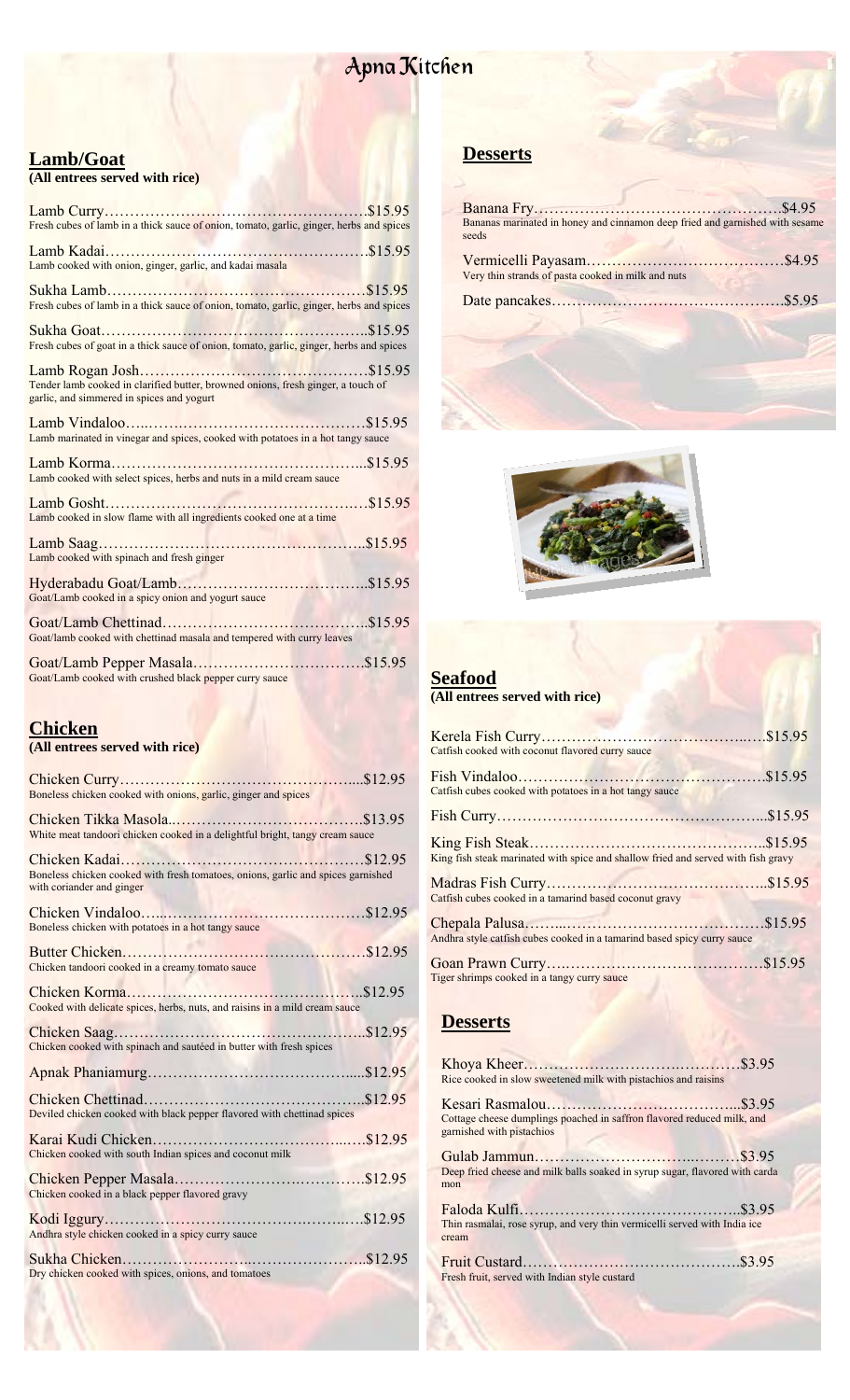### **Appetizers**

### **Indo Chinese**

| Shredded vegetables rolled and fried. Served with hot garlic sauce                               |        |
|--------------------------------------------------------------------------------------------------|--------|
| Crispy fried cauliflower with onions, peppers, and spices                                        | \$6.95 |
| Batter fried cauliflower tossed with tangy sauce                                                 |        |
| Crispy fried mushroom with onions, peppers, and spices                                           | \$6.95 |
| Cubes of chicken tossed with onions, peppers, and spices                                         |        |
| Cubes of chicken tossed with tangy sauce                                                         |        |
| Crispy fried baby corn tossed with onions, bell peppers, and spices                              |        |
| Crispy fried jumbo prawns served with hot garlic sauce                                           |        |
| Crispy fried brocolli, cauliflower, carrots, onions, and bell peppers served with spicy<br>sauce |        |
| Cottage cheese tossed with onions, peppers, and spices                                           |        |

### **Chat**

| A savory snack, puffed shell filled with potatoes, mint, tamarind, and sweet yogurt<br>garnished with thin sev and chopped cilantro          |  |
|----------------------------------------------------------------------------------------------------------------------------------------------|--|
| Puffed fried crisp hollow shell filled with watery mixture of tamarind, mint, and<br>spices                                                  |  |
|                                                                                                                                              |  |
| Puffed rice mixed with diced potatoes, tomatoes, and chilies, tossed in tamarind,<br>mint, and chutneys garnished with cilantro and thin sev |  |
| Stuffed potato triangles served with chickpea stew and garnished with a variety of<br>chutneys                                               |  |
|                                                                                                                                              |  |
| Potatoes and fresh herbs served with chickpea stew                                                                                           |  |
| Crisp shells with potatoes and chutneys                                                                                                      |  |



### **Rice**

| <b>Tamarind</b> rice                             |  |
|--------------------------------------------------|--|
| Lemon rice                                       |  |
| Spiced sambhar and rice                          |  |
|                                                  |  |
| Coconut rice with tomato chutney                 |  |
| Cold yogurt rice served with mango pickle        |  |
| Aromatic basmati rice served with vegetable stew |  |



#### **Vegan Entree (All entrees served with rice)**

| Delicious chickpeas in an exotic blend of north Indian spices | \$10.95 |
|---------------------------------------------------------------|---------|
| Cauliflower and potatoes tossed with Indian herbs and spices  |         |
| Charcoal roasted eggplant, tempered with Indian spices        |         |
| Homestyle yellow lentil tempered with Indian spices           |         |
| Fresh Okra cooked with chopped onion spices                   |         |
| Crushed black pepper and cumin sautéed potato                 |         |
| Relishing kidney beans cooked in onion tomato masala          |         |
|                                                               |         |
|                                                               |         |
| Banana peppers in rich cashew & onion based gravy             |         |
|                                                               |         |
|                                                               |         |
|                                                               |         |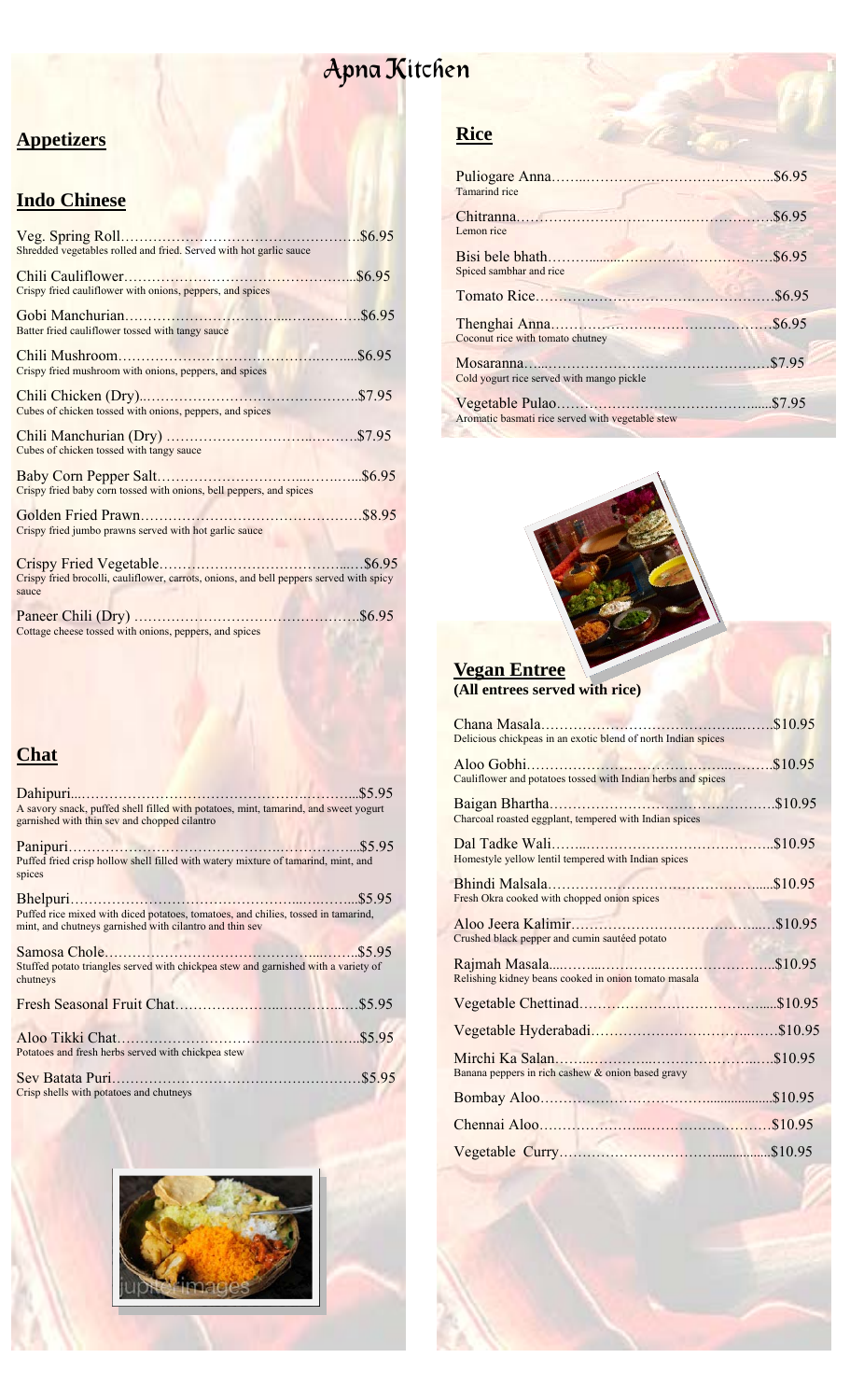### <mark>Apna K</mark>itch<mark>en</mark>

#### **Vegetarian**

**(All entrees served with rice)** 

| Homemade cheese and green peas tossed with herb and spices in curry sauce                                             |  |
|-----------------------------------------------------------------------------------------------------------------------|--|
| Deep fried cottage cheese & vegetable balls cooked in a delicately flavored gravy                                     |  |
| Fresh diced vegetables of season, cooked in rich creamy gravy, garnished with<br>cashew nuts                          |  |
| Fresh homemade cheese cooked with creamy tomato sauce                                                                 |  |
| Household favorite from plains of Punjab, black lentil simmered overnight on a slow<br>fire, and enriched with butter |  |
| Fresh homemade cheese cooked with cashew and onion gravy                                                              |  |
| Mustard greens and spinach cooked with ginger and spices                                                              |  |
| Homemade cheese cooked with chopped bell pepper in yogurt and sauce                                                   |  |
|                                                                                                                       |  |
| Batter fired cottage cheese cooked in rich onion gravy                                                                |  |
| Dry vegetables preparation of the day and season                                                                      |  |
| Grated cottage cheese and spinach spiked with Indian spices                                                           |  |
|                                                                                                                       |  |
|                                                                                                                       |  |
| Stuffed baby eggplant cooked in thick tomato sauce<br><b>PERSONAL PROPERTY</b>                                        |  |
| Okra sautéed in garlic and cooked in tamarind and yogurt based gravy                                                  |  |
| Small egg plant cooked with peanuts, red chillies, and onion, tomato based gravy                                      |  |
| Boiled eggs cooked with fresh grounded spices and tomato, onion curry                                                 |  |

#### **Beverages**

| <b>Soft Drinks</b> |  |
|--------------------|--|
|                    |  |
|                    |  |
|                    |  |
|                    |  |
|                    |  |
|                    |  |

### **Sides**



### **Breads**

| Traditional Indian white bread baked in clay oven                                                                                                                                                                                                                              |  |
|--------------------------------------------------------------------------------------------------------------------------------------------------------------------------------------------------------------------------------------------------------------------------------|--|
| Naan bread stuffed with potatoes and spices                                                                                                                                                                                                                                    |  |
| Naan with butter                                                                                                                                                                                                                                                               |  |
| Naan bread stuffed with fresh garlic and herbs                                                                                                                                                                                                                                 |  |
| Naan bread stuffed with spinach                                                                                                                                                                                                                                                |  |
| Naan bread with red chillies                                                                                                                                                                                                                                                   |  |
|                                                                                                                                                                                                                                                                                |  |
| <b>Contract of the Contract of the Contract of the Contract of the Contract of the Contract of the Contract of the Contract of the Contract of The Contract of The Contract of The Contract of The Contract of The Contract of T</b><br>Naan bread with ground lamb and spices |  |
|                                                                                                                                                                                                                                                                                |  |
|                                                                                                                                                                                                                                                                                |  |
|                                                                                                                                                                                                                                                                                |  |
|                                                                                                                                                                                                                                                                                |  |
|                                                                                                                                                                                                                                                                                |  |
|                                                                                                                                                                                                                                                                                |  |